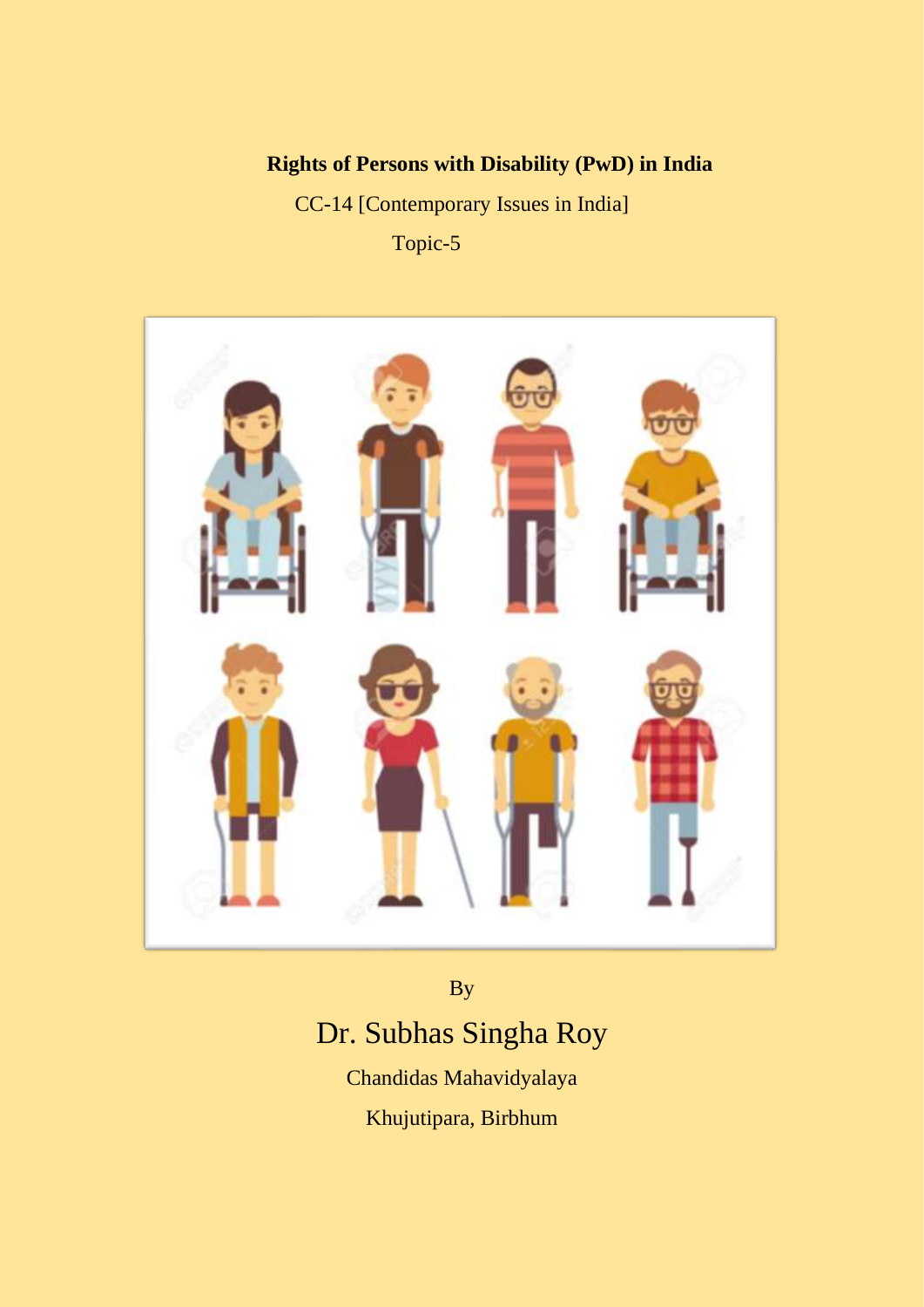#### **Introduction**

We often come across a number of disabled persons in different parts of the society. Some are suffering from physical disability, some from psychological and added to their agonies lack sympathetic attitudes even harsh behavour from our end. We forget that they are not responsible for their disability and they too have the same rights like ours. Moreover, they need special care and treatment for sustaining themselves. World Health Organization (WHO) says that nearly 15% of world population suffer from some form of disability. There are significant number of disabled people under the age of 15 having difficulties in functioning. As per the census in 2011 around 2.21% out of 121 cr people i.e 2.68 crore are disabled (*Ministry of Statistic and Programme Implementation, GoI*). 1.5 crore are male and 1.18 crore are female. Majority (69%)of PwDs reside in rural areas, while rest (31%) in urban areas. Now it is our moral duty to take the problems of the PwD seriously and to provide them a dignified life. For this direction, at national and international levels, several attempts have been taken. Government of India recently enacted a law in 2016 (The Rights of Persons with Disabilities Act) fulfilling its obligation to the UN Convention on the Rights of Persons with Disabilities, 2006 and ratified in 2008.

**What is disability?** Disability is a multi-dimensional concept. Disability is a physical and mental condition that limits or prohibits a person's movements, activities or senses and participation in social life. According to WHO, disability is an umbrella term, covering impairments, activity limitations and participation restrictions. An impairment is a problem in body function or structure; an activity limitations is a difficulty encountered by an individual in executing a task or action; while a participation restriction is a problem experienced by an individual in involvement in life situation [\(https://www.who.int/topics/disabilities/en/\)](https://www.who.int/topics/disabilities/en/). The Rights of Persons with Disabilities Bill, 2014, defines person with disability as the long physical, mental, intellectual or sensory impairment which hinder his full and effective participation in society equally with others.

Disabilities is not a just a health problem; it involves socio-cultural conditions in which PwD lives. PwD may be of various types-physical, mental, intellectual and sensory. According the UN Convention on the Persons with Disabilities,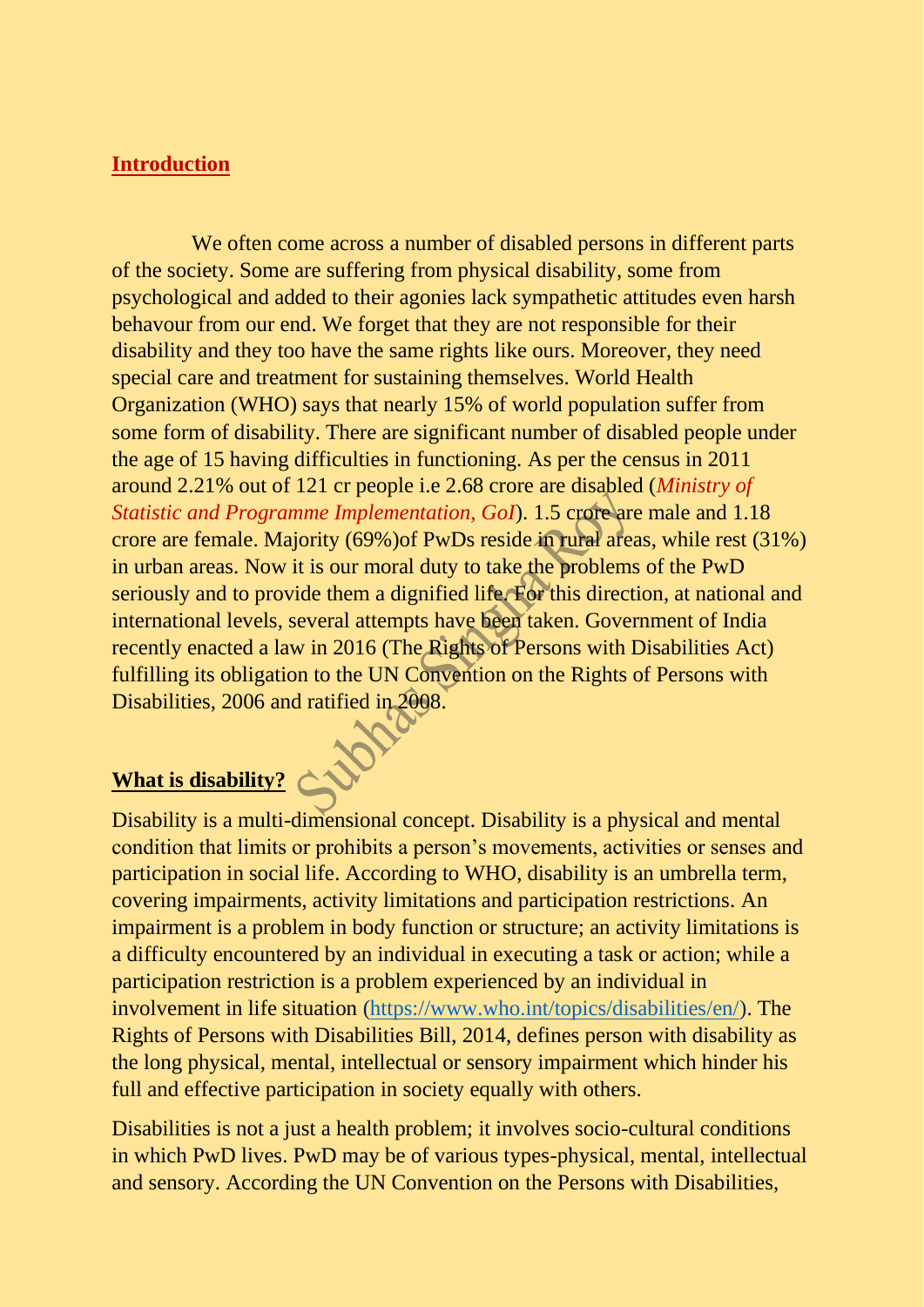disability results from the interaction between persons with impairments and attitudinal and environmental barriers that hinders their effective and full participation in society on an equal basis with others.

### **Types of disabilities:**

Although there are numerous disabilities people suffering from but some of them are very common.

- 1) Physical disabilities include physiological, functional and mobility impairment,
- 2) Visual disabilities imply the loss of vision partially or totally. Legal blindness is the 10% or less normal vision.
- 3) Hearing disabilities mean the loss of hearing ability. Deaf is that individual who has severe to profound hearing loss. Deafened is an individual acquired hearing loss in adulthood. DeafBlind is described as the loss of both hearing and eye sight.
- 4) Intellectual disabilities can be termed as low level of intellectual development and capacity. Sometimes it involves a permanent limitation in a person's ability to learn.
- 5) Learning disability is essentially a specific and persistent disorder of a person's central nervous system affecting the learning capacity

There are various theoretical models to understand the disability of them two are very important. They medical model and social model.

## **Medical model:**

By this model, disability is viewed essentially a problem of the concerned person caused by health-related conditions like disease, trauma or accident. This model aspires to cure the deformity or ameliorate their sufferings purely from medial point of view and to bring them to the mainstream of the society. For that they prescribe development of health care system with specialized facilities. Care and cure are the two objectives of this model

#### **Social model**

Disability is a social construct than the biological and mental deformities. Social expectations of health construct the idea of disability. Disability is not the individual attribute alone but the social environment and standard social norms define the normal – abnormal dichotomy. Once the medics certify the limitations of the individual in terms of physical, intellectual or mental, society stigmatizes him or her as disabled. The same way society defines the *other*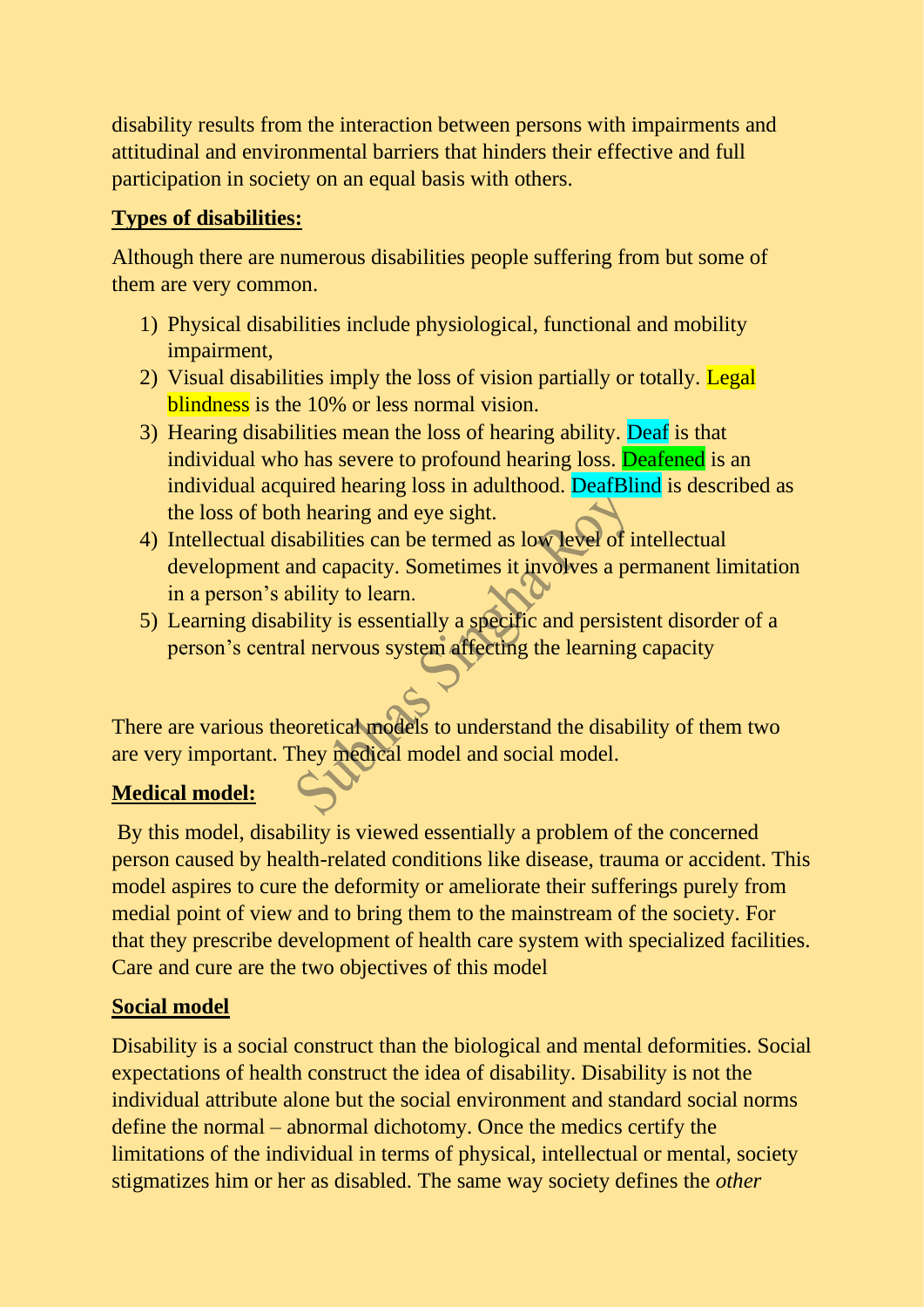behavior of the individual as abnormal and deviated. So to ameliorate the problems of the disabled persons needs social action and creation of conducive atmosphere to give them proper place in every sphere as per their ability. So, the problems of disability snowball into human rights issues. Since 1970 in Canada and America people started demanding the equal treatment of the socially stigmatized people. The re-orientation of the attitude of the society and government action can be the game changer for the plight of the disabled persons.

#### **Initiative at the international level**

Since the raising of demands from several north American countries in early 1970s, UNO took several steps. Before 1970 the international body adopted medical caring and welfare approach for the disabled. In 1969 General Assembly declaration proposed social welfare measures to all and rehabilitation to the mentally retarded people in order to integrate into society. In 1971 the General Assembly adopted the "The Declaration on the Rights of Mentally Retarded persons. In this declaration medical facility, education and protection from exploitation are emphasized. 1981 was declared as International Year of Disabled Persons (IYDP) Another significant move came from UNO was the declaration of Decade of Disabled Persons (1983-1993) which called for programme of action and implementation equity and equal opportunity. The initiatives of UNO signaled a new dimension of the rights of PwD. Issues of human rights are enmeshed with it. "Disability-specific policies were incorporated within broader human rights instruments and acts were adopted that specifically targeted persons with disabilities"<sup>1</sup>. The General Assembly convened a Convention on the Rights of Persons with Disabilities (CoRPwD) on December 13, 2006 to ponder over the problems of PwD and to reach at consensus on the rights of PwD. The convention made a declaration of the rights of PwD enumerating civil and political rights along with rights related to education, health and employment. 82 countries endorsed the declaration on that day and it entered into force on 3<sup>rd</sup> May, 2008. India was one of the signitaries.

#### **India's initiative**

As earlier mention that India has around 2.68 crore PwD and being one of the signatories of the CoRPwD, India has to take some significant measures and in this respect The Rights of Persons with Disabilities Bill was introduced in the Parliament and subsequently passed on 16<sup>th</sup> February, 2016. The bill received Presidential assent on 27<sup>th</sup> December, 2016 and came into force from 15<sup>th</sup> June,

<sup>1</sup> http://www.britannica.com/topic/United-Nations-Declaration-on-the-Rights-of-Disabled-Persons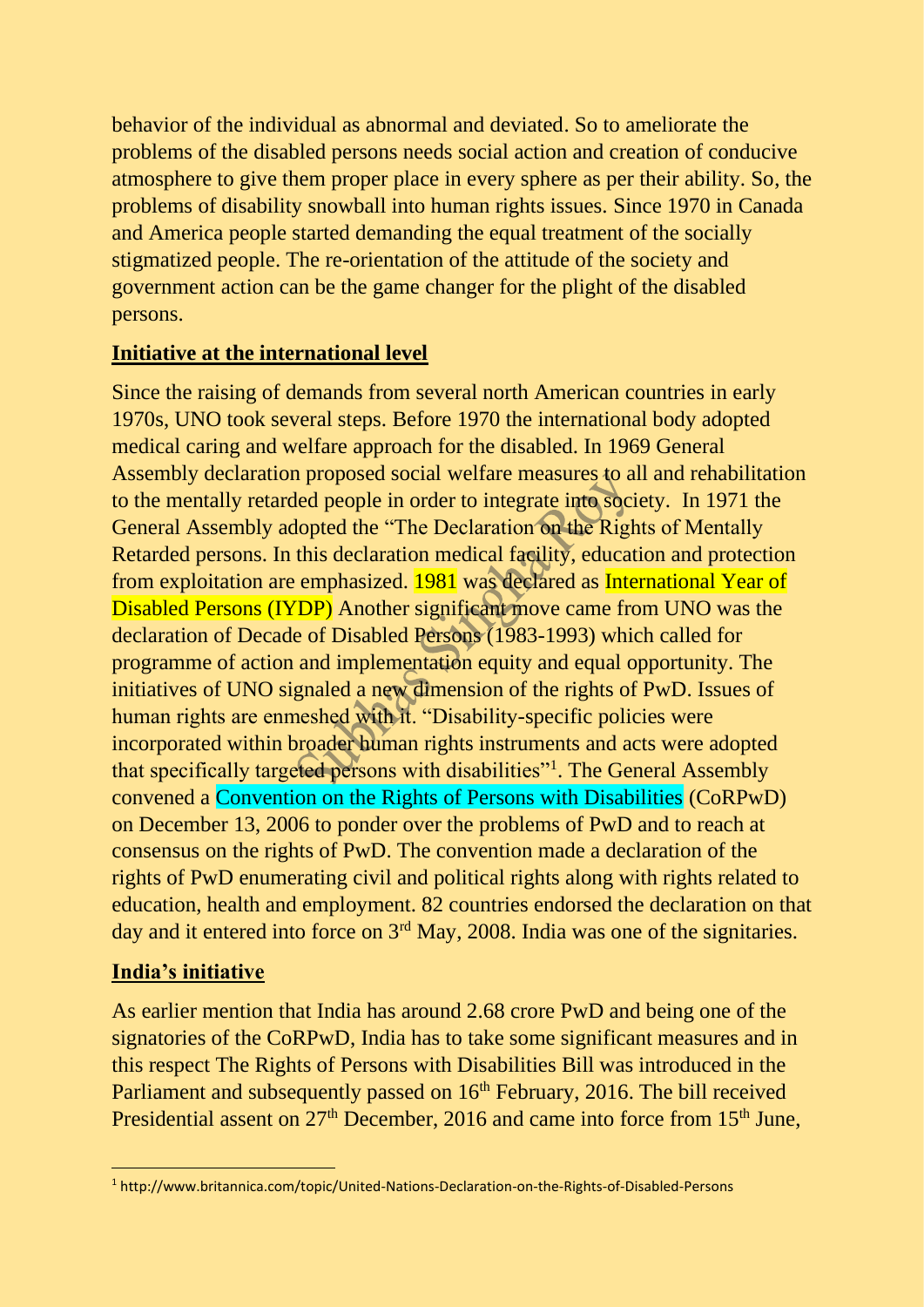2017. This new bill repealed the earlier Persons with Disabilities (Equal Opportunities, Protection of Rights and Full Participation Bill, 1995.

This bill regards disability as dynamic and evolving concept. Around 21 types of disabilities are identified earlier it was only 7.

#### **Rights and entitlements of PwD**

- 1) Right to equality, liberty, life with dignity and respect, non-discrimination for his /her integration with others equally;
- 2) Special measures to protect the rights of women and children with disability and providing appropriate environment for utilizing their full capacity;
- 3) Government will endeavor that persons with disabilities are given access to a range of inhouse, residential and other community support services to lead a dignified life;
- 4) Reservation in higher education not less than 5% and job reservation not less that 4% and reservation in allocation of land, poverty alleviation schemes not less than 5% to be ensured;
- 5) Every child with benchmark disability between he age group of 6 to 18 years shall have the right to freed education;
- 6) Government funded education institution as well as the government recognized institutions will have to provide inclusive education to the children with disabilities<sup>2</sup>;
- 7) Similarly, government will take appropriate actions against any kind of torture, cruelty and inhuman treatment meted out to the PwD. District Magistrate is given adequate authority to take suitable actions and to rescue them;
- 8) Any person who violates provisions of the Act, or any rule or regulation made under it, shall be punishable with imprisonment up to six months and /or a fine of Rs. 10000/ or both. For any subsequent violation, imprisonment of up to two years and /or a fine of Rs 50000/ to 5,00000/ can be awarded<sup>3</sup>;
- 9) In case of insult or intimidation or sexual harassment of the PwD, six months to five years imprisonment and fine or both will be meted out;
- 10) Special court will be designated in each district to handle the cases of PwD;

<sup>2</sup> https://vikaspedia.in/social-welfare/differently-abled-welfare/policies-and-standards/rights-of-persons-withdisabilities-act-2016